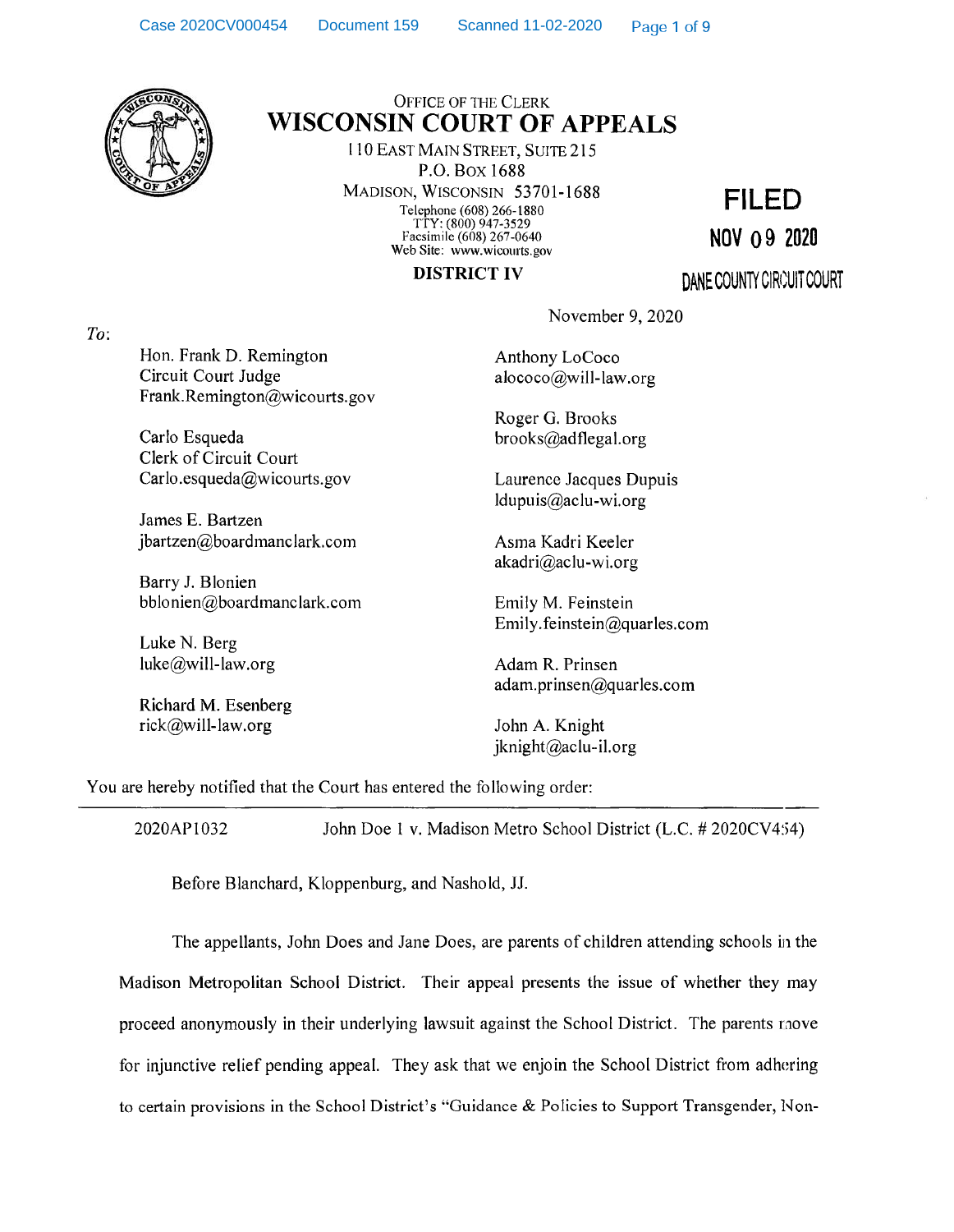No. 2020AP1032

binary, & Gender-Expansive Students." The respondents, the School District and three student groups, oppose the parents' motion. We deny the motion because the parents fail to persuade us that they are entitled to injunctive relief pending appeal beyond that already granted to them by **i** the circuit court.

## Background

In February 2020, the parents sued the School District, alleging that the School District's Guidance & Policies violate their constitutional rights. The Guidance & Policies include <sup>a</sup> provision that prohibits School District staff from disclosing <sup>a</sup> student's gender identty to parents, unless legally required or with the consent ofthe student. The Guidance & Policies also include <sup>a</sup> provision that allows staff to use <sup>a</sup> student's self-chosen name and gender pronouns in the school setting while using a different name and pronouns with the child's family.<sup>2</sup> The parents assert in their suit that the Guidance  $\&$  Policies allow School District staff to deceive and withhold information from them, in violation of their constitutional rights to direct the upbringing of their children and to raise their children in accordance with the parents' relgious beliefs.

The parents filed a motion requesting that they be permitted to proceed anonymously. The circuit court denied the request in part. The court entered an order requiring the parents to

<sup>&</sup>lt;sup>1</sup> The parents have also filed a motion for permission to file a reply in support of their motion for injunctive relief pending appeal. We grant the motion for permission to file a reply.

 $2$  The parents refer to these provisions as allowing students to "socially transition," and the respondents take issue with that characterization. We refer to these provisions as the "gender identity" provisions, and use the phrase "socially transition" as used by the parents in their arguments, without resolving at this time any disputes regarding this terminology.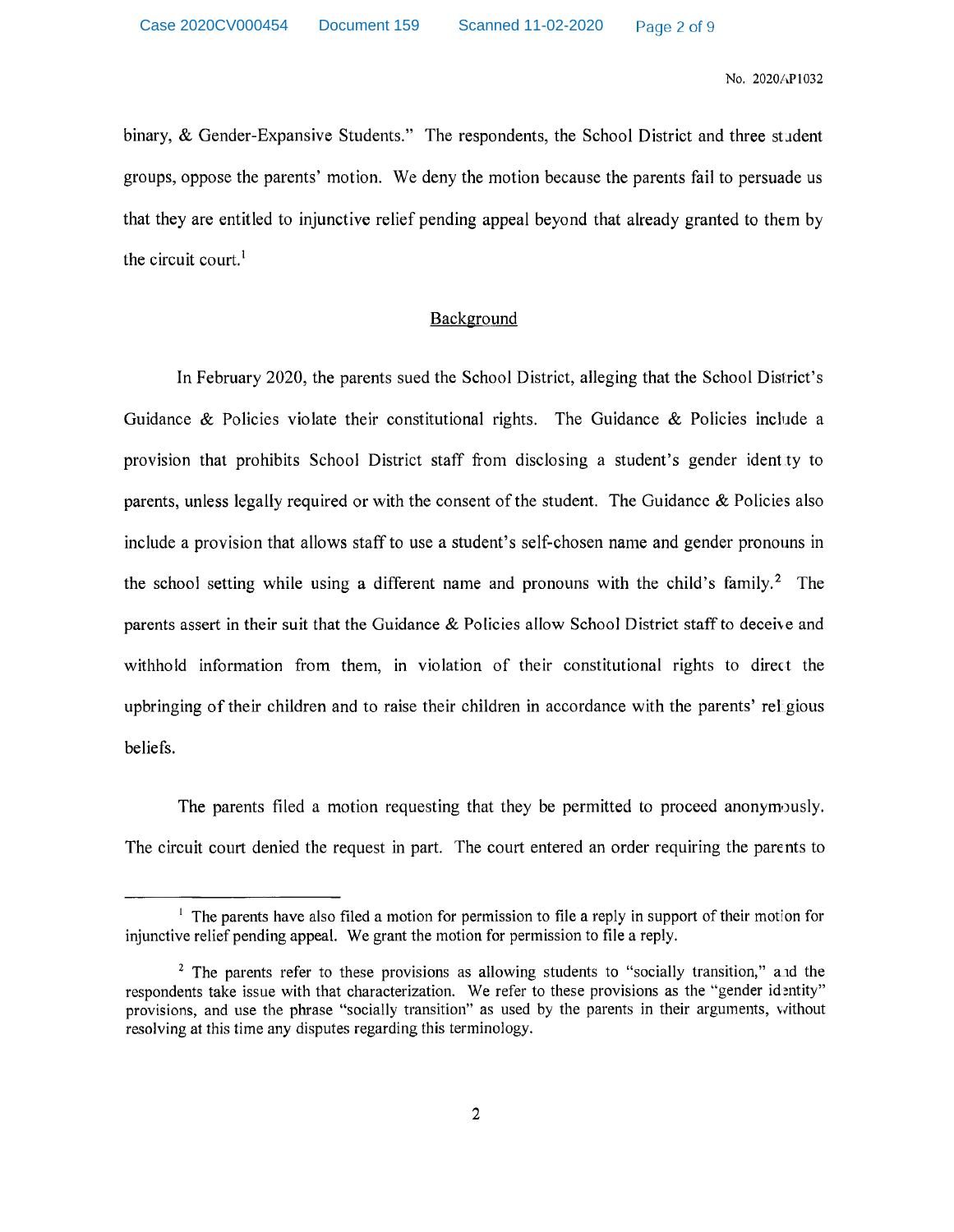No. 2020/AP1032

disclose their identities to the court and to party attorneys, while also providing that the parents' identities would remain sealed and confidential from the public. The parents filed <sup>a</sup> notice of appeal and <sup>a</sup> petition for leave to appeal the circuit court's order on the anonymity issue. The circuit court agreed to stay that order pending appeal, thereby allowing the parents to remain anonymous to the court and opposing counsel while their appeal is pending.

We took jurisdiction over the appeal on the anonymity issue. We determined that, even if the circuit court's order on the anonymity issue was not <sup>a</sup> final appealable order, we would grant leave to appeal the order.

In the interim, the parents filed a motion in the circuit court for injunctive relief pending appeal pursuant to WIS. STAT.  $\S$  808.07(2).<sup>3</sup> Section 808.07(2) provides:

> (a) During the pendency of an appeal, <sup>a</sup> trial court or an appellate court may:

> > 1. Stay execution or enforcement of <sup>a</sup> judgment or order;

2. Suspend, modify, restore or grant an injunction; or

3. Make any order appropriate to preserve the existing state of affairs or the effectiveness of the judgment subsequently to be entered.

The parents requested that the circuit court enjoin the School District from: "(1) enabling children to socially transition to <sup>a</sup> different gender identity at school by selecting <sup>a</sup> new 'affirmed named and pronouns,' without parental notice or consent"; "(2) preventing teachers and other

 $3\text{ The parents also filed a separate motion in the circuit court for a temporary injection pursued.}$ to WlS. STAT. § 813.02. The parents ask that we decide whether the circuit court erred by declining to hear their motion for a temporary injunction under § 813.02 within a reasonable time, but they concede that we need not decide this issue in order to resolve their motion for relief pending appeal. Given this concession, we decline to address the issue.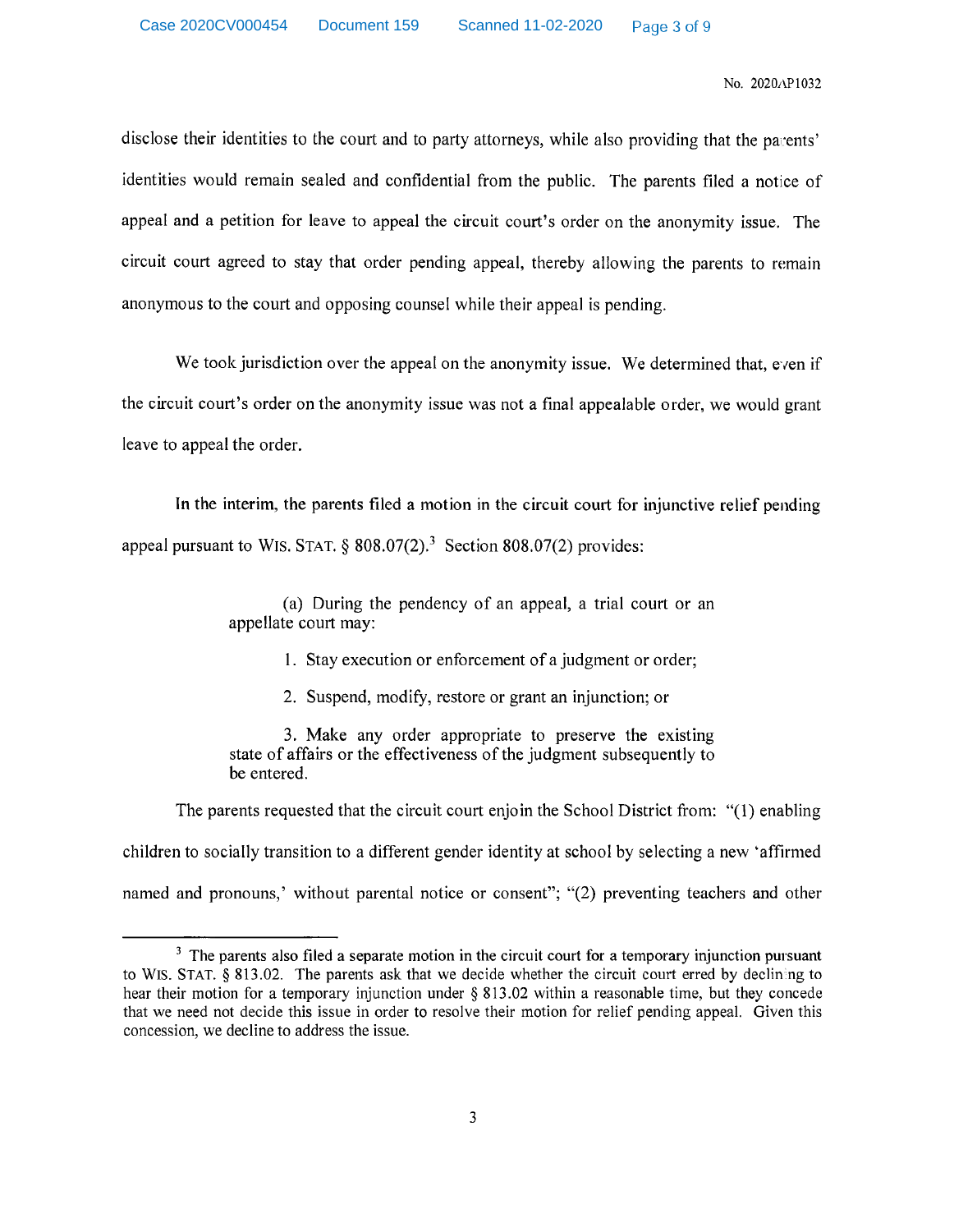No. 2020AP1032

staff from communicating with parents that their child may be dealing with gender dysphoria, or that their child has or wants to change gender identity, without the child's consent", and "(3) deceiving parents by using different names and pronouns around parents than at school."

The parents argued to the circuit court that they were entitled to injunctive relief pending appeal because they satisfied each of the requirements for a temporary injunction, including the requirement that they show a likelihood of irreparable harm absent injunctive relief. The parents asserted that the School District's Guidance & Policies created the potential for significant harm both to their children and to themselves. The parents argued that <sup>a</sup> child's social transition to <sup>a</sup> different gender identity can be self-reinforcing and make a full transition more likely. They contended that transitioning and transgender children are at an increased risk for <sup>a</sup> number of physical and psychological harms. They argued that the School District's Guidance & Policies interfered with their right to choose a course of treatment for any of their children who might experience gender dysphoria or otherwise need mental health support. Additionally, the parents argued that a violation of their constitutional rights as parents was itself an irreparable harm.

The respondents contended that the parents failed to satisfy the requirements for injunctive relief. Among other arguments, the respondents contended that the parents failed to show that there was <sup>a</sup> likelihood of irreparable harm absent injunctive relief.

The circuit court partially granted and partially denied the parents' motion for injunctive relief pending appeal. The circuit court determined that, by remaining anonymous to the court, the parents had failed to provide sufficient facts for the court to find that they or their children would suffer irreparable harm. The court further determined that, by remaining anonymous to the court, the parents had deprived the respondents of <sup>a</sup> meaningful opportunity to challenge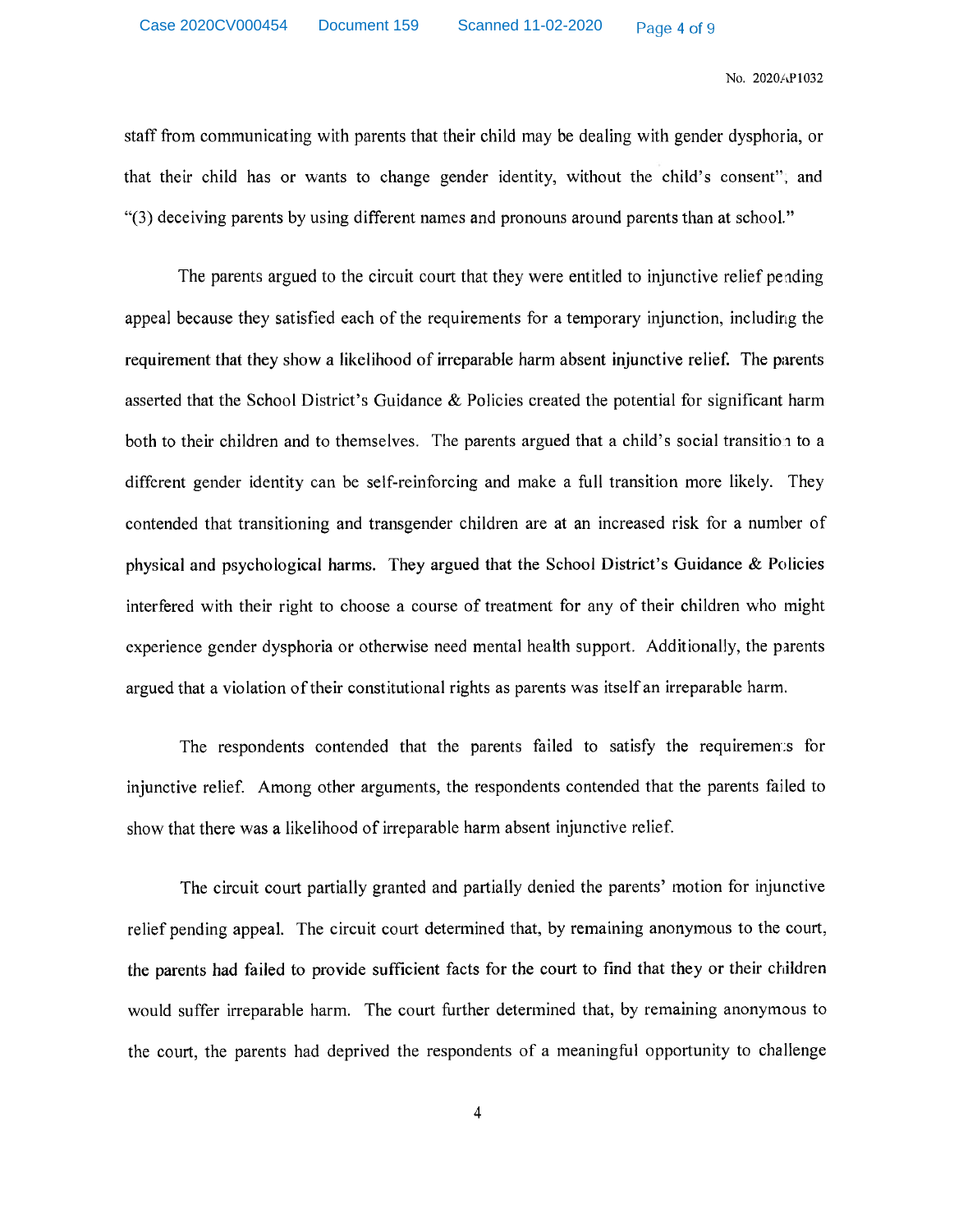No. 2020aP1032

factual assertions underlying the parents' requests for injunctive relief, determined, however, that a partial injunction would preserve the status quo while the parents' appeal on the anonymity issue remains pending. The court enjoined the School District, pending the parents' appeal, from "applying or enforcing any policy, guideline, or practice reflected or recommended in" the Guidance & Policies "in any manner that allows or requires District staff to conceal information or to answer untruthfully in response to any question that parents ask The court also about their child at school."

## Discussion

In the motion now before this court, the parents seek relief pending appeal under WlS. STAT. § 808.07(2) and WIS. STAT. RULE 809.12. As noted, § 808.07(2) provides that, "[d]uring the pendency of an appeal," the circuit court or this court may "[sjuspend, modify, restcre or grant an injunction" as well as make "any order appropriate to preserve the existing state of affairs or the effectiveness of the judgment subsequently to be entered." RULE 809.12 provides that a party aggrieved by a circuit court order granting relief under  $\S$  808.07 may file a motion for relief from that order in this court. *See* RULE 809.12 ("A person aggrieved by an order ofthe trial court granting the relief requested may file a motion for relief from the order with the court.").

As an initial matter, we question whether the injunctive relief that the parents seek in this court is an available form of relief under WIS. STAT. § 808.07(2) and WIS. STAT. RULE 809.12. Although these provisions authorize the circuit court and this court to grant broad forms ofrelief, including injunctive relief, "[djuring the pendency of an appeal," the pending appeal here pertains only to the anonymity issue. The circuit court stayed its order on that issue. The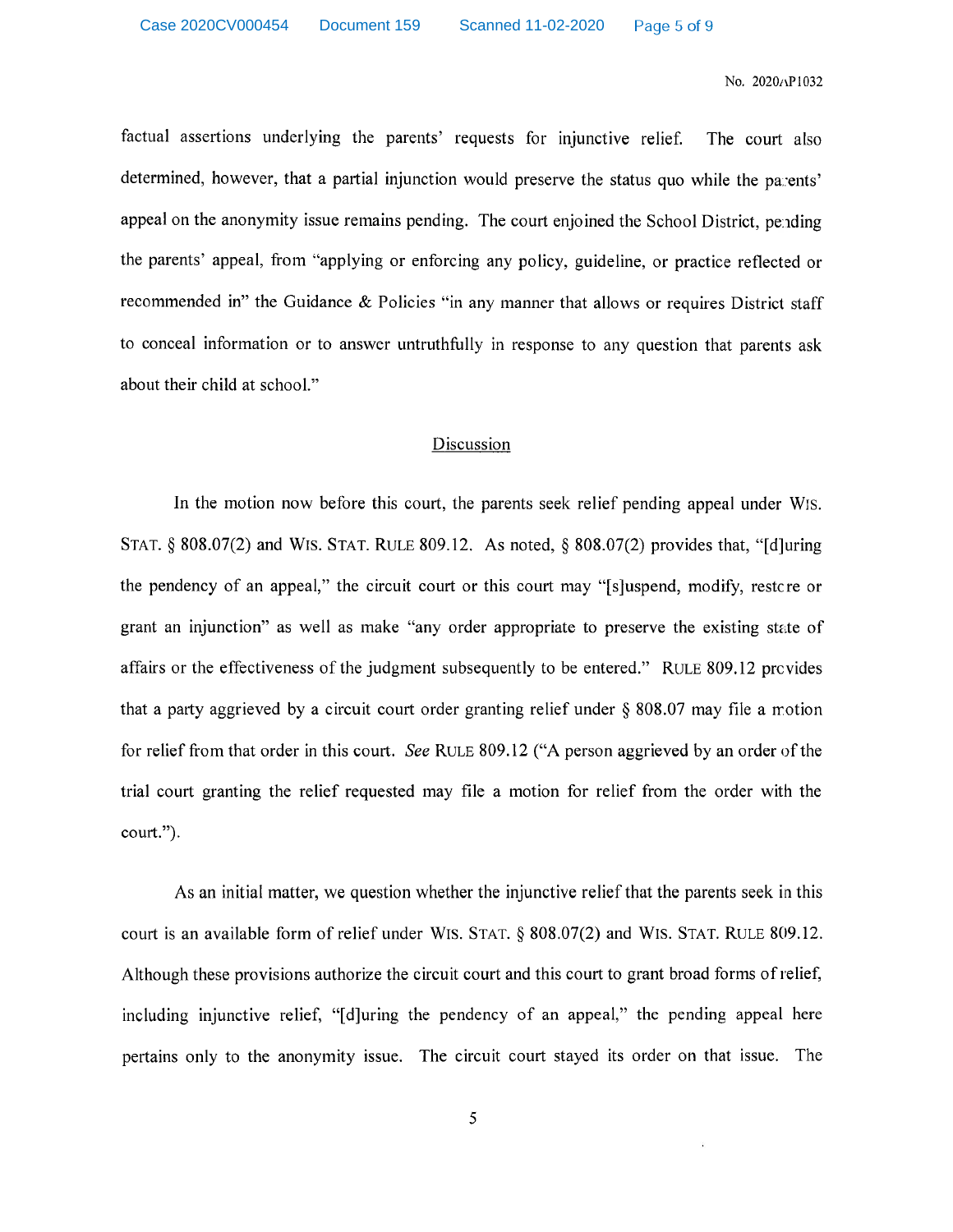No. 2020,\P1032

injunctive relief the parents now seek pending appeal goes beyond the scope of their appeal and beyond the relief they could expect to achieve even if they fully prevail in the appeal. The parents do not direct our attention to authority that clearly supports the view that relief pending appeal pursuant to § 808.07(2) and Rule 809.12 can reach so broadly.

Regardless, we will assume without deciding that the injunctive relief the parents seek is an available form of relief pending their appeal. Even so, for the reasons we now discuss, the parents do not persuade us that they are entitled to injunctive relief beyond that already granted to them by the circuit court.4

The parties agree that the criteria for injunctive relief pending appeal are the same as the criteria for a temporary injunction. The parties further agree that, to obtain a temporary injunction, the party seeking the injunction must show a likelihood of success on the merits, a likelihood of irreparable harm absent an injunction, and no other adequate remedy at law. *See Milwaukee Deputy Sheriffs' Ass'n v. Milwaukee Cnty.,* 2016 WI App 56, ^J20, 370 Wis. 2c 644, 883 N.W.2d 154. The parties dispute whether recent Wisconsin Supreme Court rulings have eliminated an additional requirement that injunctive relief is necessary to preserve the status quo. For purposes of this order, we need not and do not resolve that dispute.

The parties agree that we review the circuit court's grant or denial of a temporary injunction for an erroneous exercise of discretion. *See id.; School Dist. of Slinger v. Wisconsin* 

<sup>&</sup>lt;sup>4</sup> The parents request in the alternative that we grant the injunctive relief they seek under WIS. STAT. § 813.02 and WIS. STAT. RULE 809.14. However, the parents do not explain why this court would have authority to grant injunctive relief under § 813.02. Regardless, we need not address whether we have authority under § 813.02 because the parents argue that the criteria for granting temporary injunctive relief under § 813.02 are the same as the criteria under WIS. STAT. § 808.07(2) and WIS. STAT. RULE 809.12.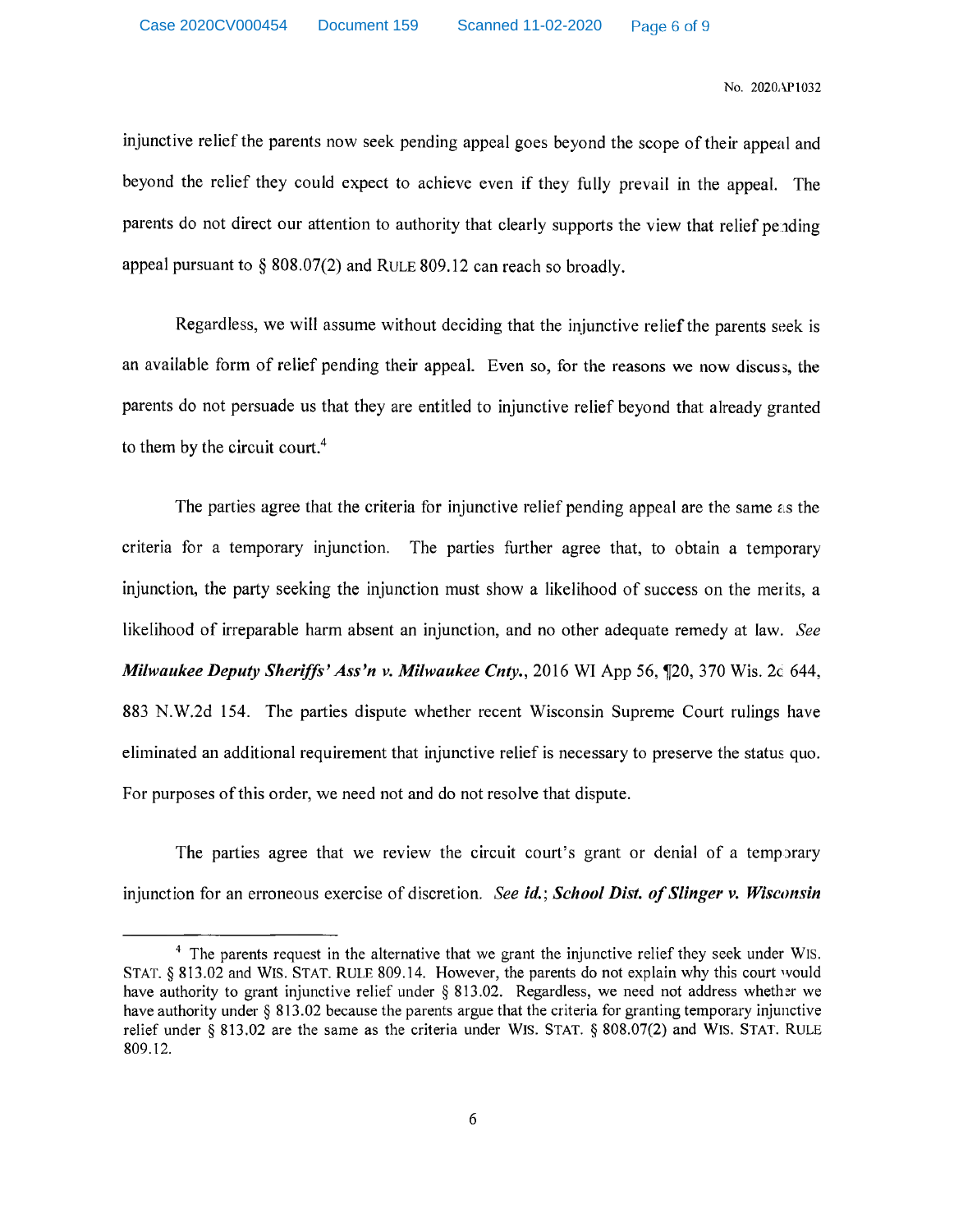No. 2020 AP1032

*Interscholastic Athletic Ass'n,* 210 Wis. 2d 365, 370, 563 N.W.2d 585 (Ct. App. 1997). Thus, "[t]he test is not whether [we] would grant the injunction but whether there was an erroneous exercise of discretion by the circuit court." *School Dist. of Slinger*, 210 Wis. 2d at 370.

Here, we conclude that the parents fail to show that the circuit court misused its discretion because the parents do not establish <sup>a</sup> likelihood of irreparable harm absent additional injunctive relief pending appeal. We need not decide whether the parents also fail to satisfy the other requirements for temporary injunctive relief.

First, as far as we can tell at this stage of the proceedings, the harms the parents assert are not likely harms but are instead potential harms that are uncertain and speculative. The parents' own argument sometimes reflects as much. In summarizing their harm argument, the parents assert: "The odds that children will seek to transition at school while this case is pending *may be low*, but the consequences *if* they do *could* be enormous and life-long." (Emphasis added; footnote omitted.) Likewise, the parents make other arguments using terminology that reflects the uncertain nature of the asserted harms. For example, the parents argue that affirm:ng <sup>a</sup> child's gender identity during childhood "can be" self-reinforcing, and that the School District's Guidance & Policies "may" do lasting harm to them or their children.

As we understand the parents' more detailed arguments, the asserted harms depend on a chain of events, each of which is uncertain to occur: one of their children might now or in the future start to socially transition at school; the School District might apply its Guidance  $\&$ Policies to withhold information about the child's social transition from that child's parent or parents; and the child's social transition might increase the child's risk for negative physical and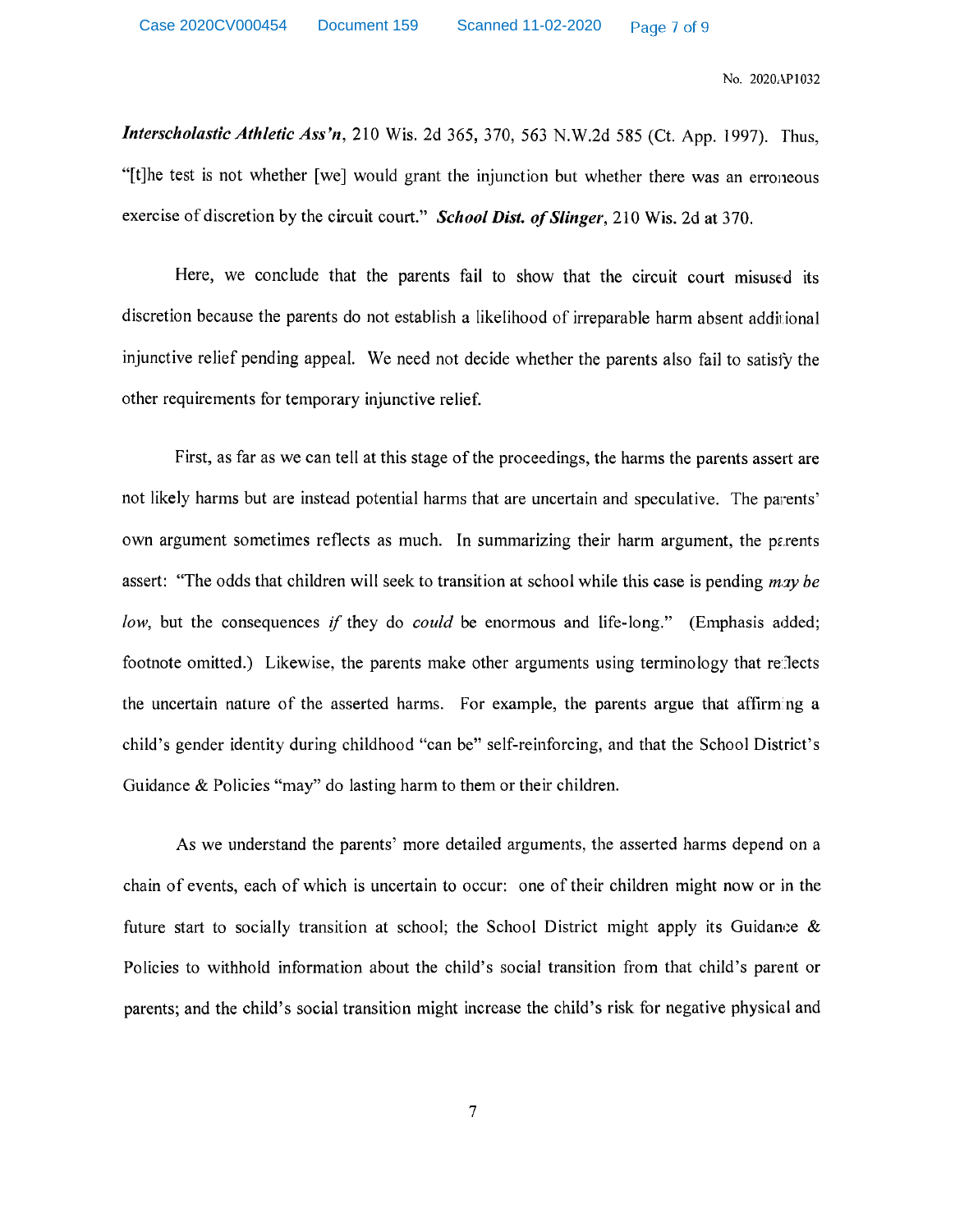No. 2020AP1032

psychological health outcomes before the parent or parents can intervene and exercise their constitutional rights to direct the child's treatment and other aspects ofthe child's upbringing.

Second, the partial injunctive reliefthat the circuit court already granted largely addresses what appears to be the parents' most compelling concern, namely, that the School District will withhold information from the parents or actively deceive them in <sup>a</sup> manner that will prevent them from timely addressing the needs of one of their children in whatever way the parent or parents see fit. As noted, the circuit court enjoined the School District, pending the parents' appeal, from "applying or enforcing any policy, guideline, or practice reflected or recommended in" the Guidance & Policies "in any manner that allows or requires District staff to conceal information or to answer untruthfully in response to any question that parents ask about their child at school."

Although the circuit court's ruling places <sup>a</sup> burden of inquiry on the parents, it does so only on a temporary basis, and it provides the parents with an avenue to avoid asserted harms while their case is pending. The parents concede that they do not seek injunctive relief that would go so far as to place an "*affirmative duty*" (their emphasis) on School District staff "to notify parents about any indication that a child may be wrestling with their gender identity."

As a final matter, we note that the respondents assert that injunctive relief pending appeal is especially unnecessary now, because the School District has announced that it will continue virtual learning for all grades until January 22, 2021. Although we do not rely on this assertion in denying the parents' motion, we agree that the absence of in-person learning could only weaken the parents' argument as to irreparable harm, and the parents do not argue to the contrary in their reply.

8